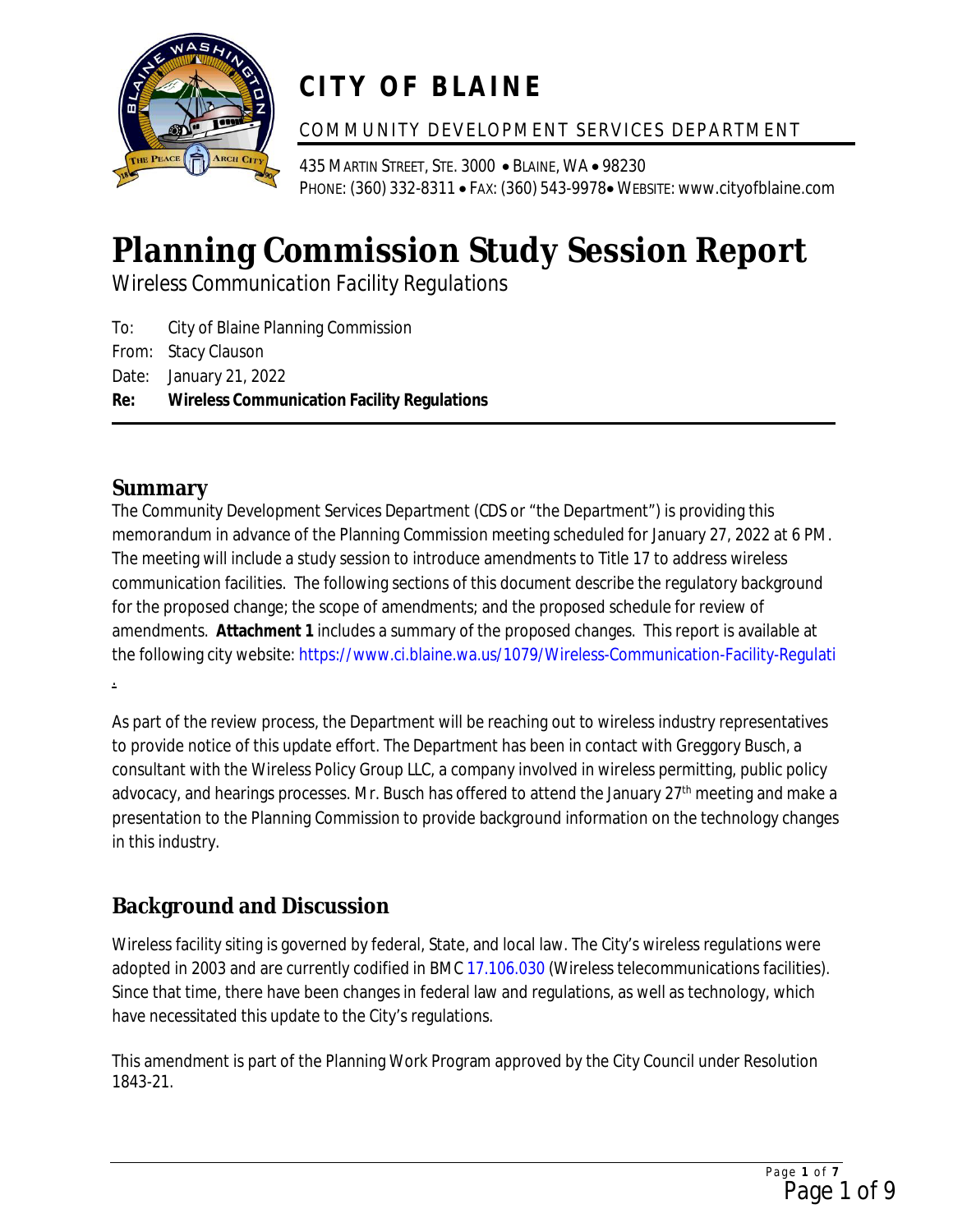#### *Regulatory Context and Current City Code*

Local jurisdictions retain some of their traditional authority over the siting of facilities, but that authority is significantly restrained by federal law. Specifically, the Telecommunications Act of 1996 provides that local regulation shall not:

- (1) Unreasonably discriminate among providers of functionally equivalent services;
- (2) Prohibit or have the effect of prohibiting the provision of personal wireless services; or
- (3) Regulate the placement of wireless facilities on the basis of the health effects of radio frequency (RF) emissions to the extent that such facilities comply with the FCC's regulations concerning such emissions.<sup>1</sup>

The City's current regulations were adopted in conformance with these provisions.

#### *2012: The Spectrum Act and FCC-14-153*

Since the adoption of the City's current regulations, the Middle Class Tax Relief and Job Creation Act of 2012 ("Spectrum Act") was passed. The Act removes barriers to wireless infrastructure deployment by requiring local jurisdictions to streamline their review processes and meet strict timelines when reviewing wireless facility modifications. The FCC approved rules interpreting Section 6409 and those rules went into effect on April 8, 2015. In part the rules require the following:

- 1. Prohibit local governments from denying eligible facilities' requests to modify existing wireless towers or stations if the modification does not substantially change the dimensions of the facility.
- 2. Revised "shot clock" rules, which limits the time the jurisdiction has to approve or deny an application. Failure to meet the timeline constitutes approval of the application<sup>2</sup>.
- 3. Established required processes for new wireless technologies that use smaller size antennas, but use more of these antennas spread out over a coverage area (ex: Microfacilities or Small Cell sites).

Additional background on the rules may also be found on the following webpages from the National League of Cities and MRSC:

· <https://www.naco.org/sites/default/files/Model-Ord-NACo.pdf>

 $147$  U.S.C. 332(C)(7).

<sup>&</sup>lt;sup>2</sup> The concept of "shot clocks" is similar to the permit process amendments that have been put in place in Washington State under RCW 36.70B.010 (Regulatory Reform Act of 1995), which established an integrated environmental and land use permitting program requiring a complete application to be processed within 120 days. However, the "shot clocks" have different timelines, apply to all permits that are necessary in order to deploy cell facilities (not just land use permits), and have specific provisions in place for when the clock starts and stops that differ from prior regulatory reform efforts.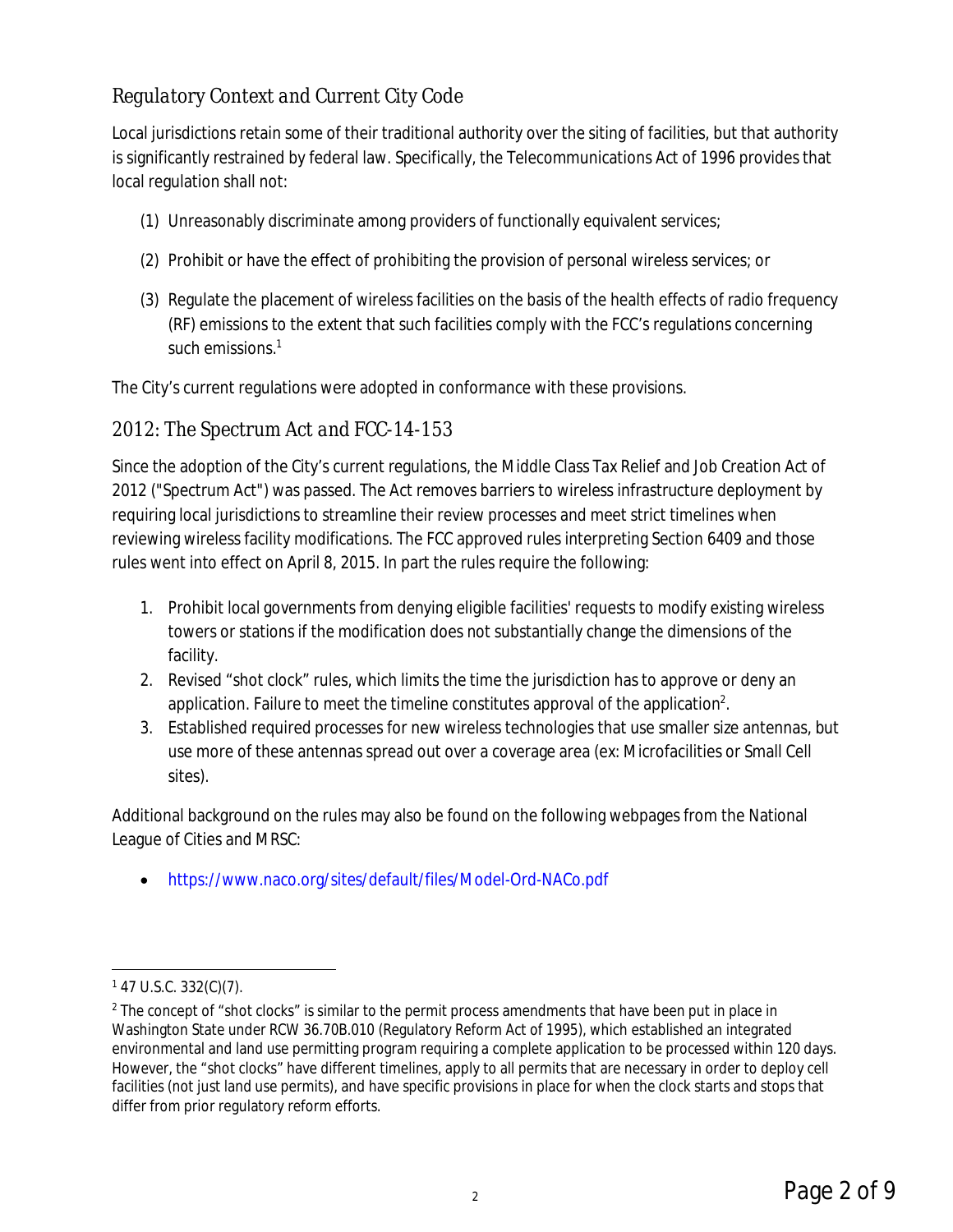· [http://mrsc.org/Home/Stay-Informed/MRSC-Insight/March-2015/Model-Ordinances-for-New-](http://mrsc.org/Home/Stay-Informed/MRSC-Insight/March-2015/Model-Ordinances-for-New-Wireless-Antenna-Facility.aspx)[Wireless-Antenna-Facility.aspx](http://mrsc.org/Home/Stay-Informed/MRSC-Insight/March-2015/Model-Ordinances-for-New-Wireless-Antenna-Facility.aspx)

#### *2018: FCC-18-133*

In 2018, the FCC adopted additional rules focused on new technology like small cellular facilities. In part, these rules require the following:

- Expanded the use of the term collocation<sup>3</sup>;
- · Provided guidance on certain state and local non-fee requirements, including aesthetic and undergrounding requirements.
- · Establishes two new shot clocks for small wireless facilities (60 days for collocation on preexisting structures and 90 days for new builds) and codifies the existing 90 and 150 day shot clocks for nonsmall wireless facility deployments.

Additional background on the rules may also be found on the following webpage from MRSC:

· <http://mrsc.org/Home/Stay-Informed/MRSC-Insight/January-2019/5G-Preemption.aspx>

#### *2020: FCC-20-75 and 20-153*

In 2020 the FCC issued additional rulings that broadened the FCC prior focus on small cellular facilities and started to address regulations for larger facilities. The ruling addresses modifying existing wireless communications facilities, existing and new concealments, and it adds clarifications on shot-clock tolling and the definition of equipment cabinets.

Additional background on the rules may also be found on the following webpage from MRSC:

· [https://mrsc.org/Home/Stay-Informed/MRSC-Insight/July-2020/FCC-Declaratory-Ruling-](https://mrsc.org/Home/Stay-Informed/MRSC-Insight/July-2020/FCC-Declaratory-Ruling-Expands-Guidance-for-Certai.aspx)[Expands-Guidance-for-Certai.aspx](https://mrsc.org/Home/Stay-Informed/MRSC-Insight/July-2020/FCC-Declaratory-Ruling-Expands-Guidance-for-Certai.aspx)

In general, the following is a chronology of changes at the federal level that now need to be incorporated into the City regulations:

<sup>&</sup>lt;sup>3</sup> Collocation previously focused on placement of wireless transmission equipment on an existing tower or base station that does not result in a substantial change to the physical dimensions of such tower or base station. Under the new provisions, collocation is defined more broadly to include mounting or installing an antenna facility on a pre-existing structure.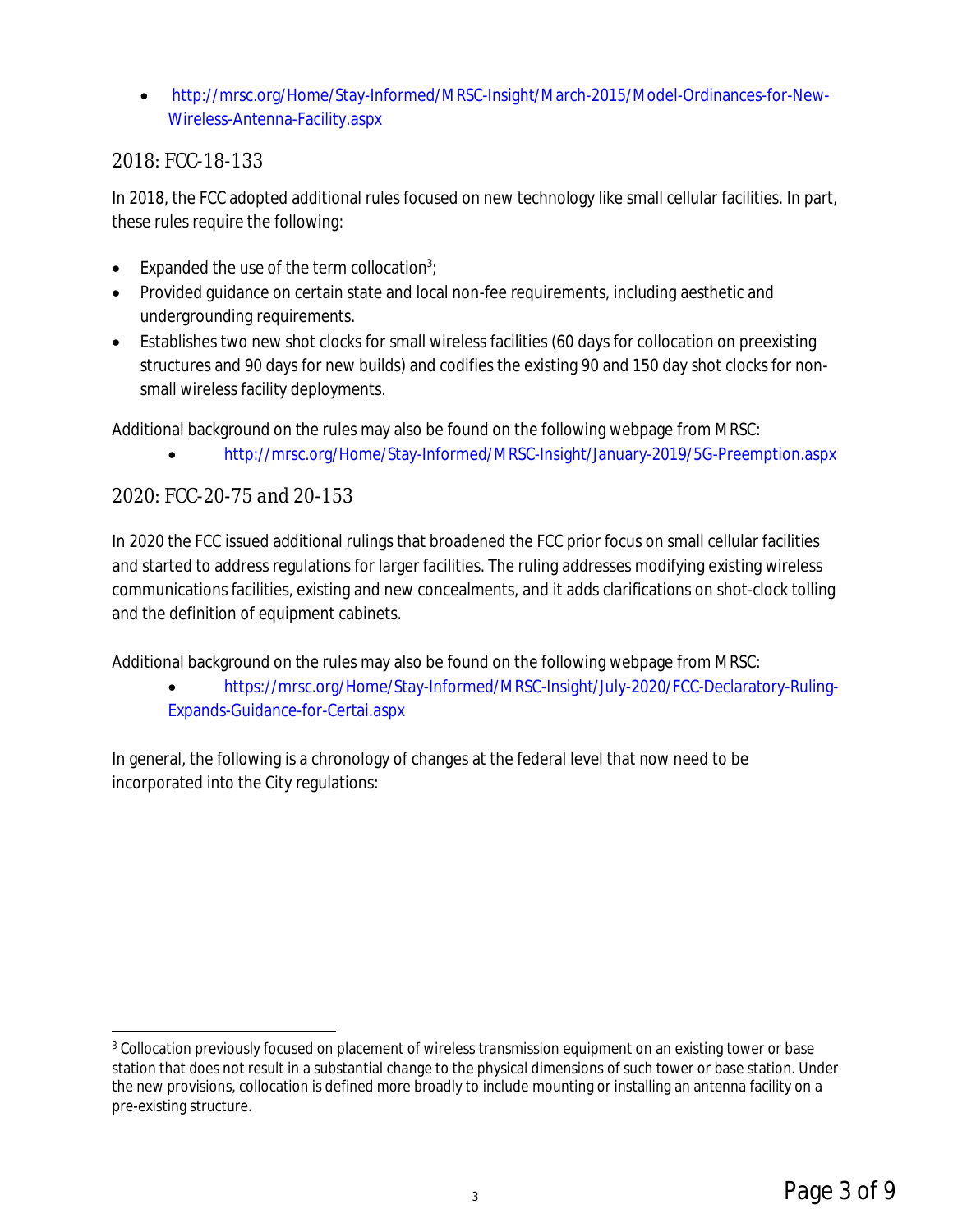

<sup>1</sup>: Small cell wireless facilities feature equipment that is smaller and more densely sited than macro wireless facilities and are primarily located in the right-of-way

| <b>Type</b>        | <b>Description</b>                                                                               |
|--------------------|--------------------------------------------------------------------------------------------------|
| <b>Definitions</b> | New sections needed to respond to concepts established in the FCC orders,                        |
| and                | including:                                                                                       |
| Standards          | Small wireless facilities (as opposed to traditional macrofacility infrastructure);<br>$\bullet$ |
|                    | Collocation, and<br>$\bullet$                                                                    |
|                    | Eligible facility modifications.                                                                 |
| Review             | New sections needed to respond to shot clock requirements.                                       |
| Processes and      |                                                                                                  |
| <b>Timelines</b>   |                                                                                                  |
| Submittal          | More detailed application submittal requirements to aid in meeting shot clocks.                  |
| Requirements       |                                                                                                  |
| Aesthetic          | Review of existing aesthetic guidelines to ensure that the provisions are technically            |
| <b>Standards</b>   | feasible and reasonably directed at remedying aesthetic harms.                                   |
|                    |                                                                                                  |

The Blaine Municipal Code must be updated to respond to these laws and rulings<sup>4</sup>, including:

The summary outline in **Attachment 1** provides an overview of the new regulations. The proposed regulations are still in development and will be provided for Planning Commission review at a future meeting.

<sup>&</sup>lt;sup>4</sup> Applicants may bring legal claims related to The Spectrum Act and the implementing rules established by the FCC to any court of competent jurisdiction.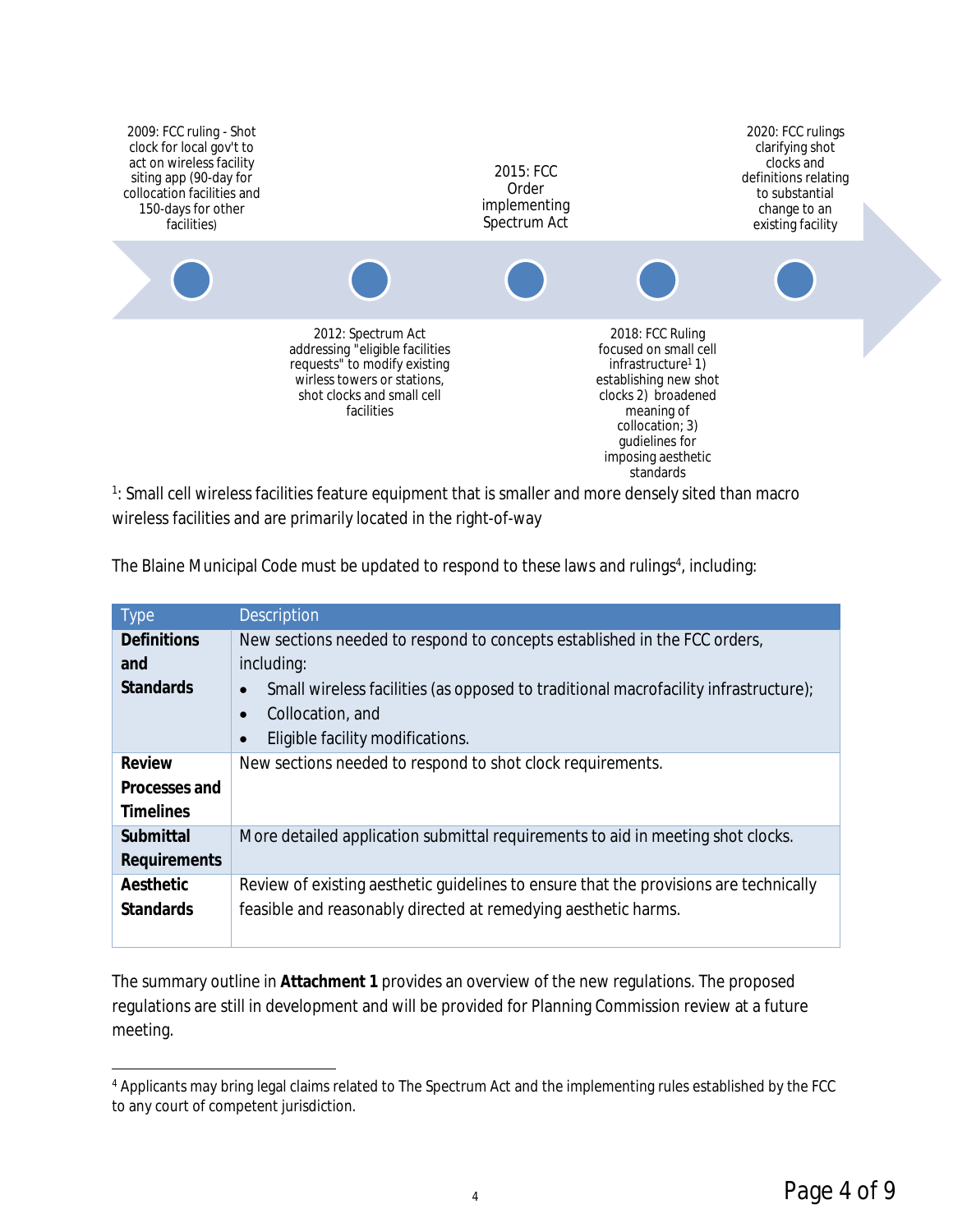#### *Technology Advances*

Mobile wireless services function by transmitting information between devices over radio waves through a network of antennae and similar equipment. Each node in these networks is a cell site: a collection of communications equipment capable of receiving and transmitting wireless signals over a given area (a cell).

Until recently, wireless phone service has been managed using large antennas mounted on towers located on both public and private property. Wireless carriers anticipate that installing more cell towers covering large areas will not keep up with projected demand for high-speed wireless data $^5\!$ 

One way to address the capacity crunch is by deploying "small cells". Generally, "small cell" refers to both the smaller coverage area of the wireless signal, and the smaller size (compared to macrocell towers) of the infrastructure. Because the coverage area is small, a small cell network requires placement of a large number of cell sites in close proximity to each other. The antennas are much smaller than those deployed at macrocell sites, and are often attached to buildings, rooftops and structures in public rights-of-way (ROW), including utility and light poles and other street furniture. Other communities have seen small cell equipment initially being designed to meet current 4G wireless technology standards, but these facilities may upgraded or replaced with future 5G higher speed equipment as technology advances.

The terms "4G" and "5G" are abbreviations for 4th and 5th generations of wireless technology standards. The standards are differentiated by their performance capabilities – how much and how fast the data moves through the networks and the applications that the network can support.

Unlike 4G technology, which primarily relies on larger "macro" antennas to send and receive wireless signals at relatively low frequencies in the radio spectrum, 5G will rely on more densely sited small cell facilities to send and receive signals at higher radio frequencies. 5G is anticipated to provide faster wireless connections, improve existing wireless uses for voice and data, and facilitate new concept technologies.

#### **Related Efforts**

The Public Works Department will be drafting concurrent amendments to Blaine Municipal Code Chapter 12 to address right-of-way specific review processes and design standards. Amendments to Chapter 12 are not within the purview of the Planning Commission; instead, review will be coordinated through the City Council. Public Works and CDS are coordinating on these issues and anticipate bringing all of the provisions to Council at the same time.

<sup>5</sup> *City of Bellingham frequently asked questions about small cell deployment in Bellingham:* [https://cob.org/wp](https://cob.org/wp-content/uploads/small-cell-faq.pdf)[content/uploads/small-cell-faq.pdf](https://cob.org/wp-content/uploads/small-cell-faq.pdf)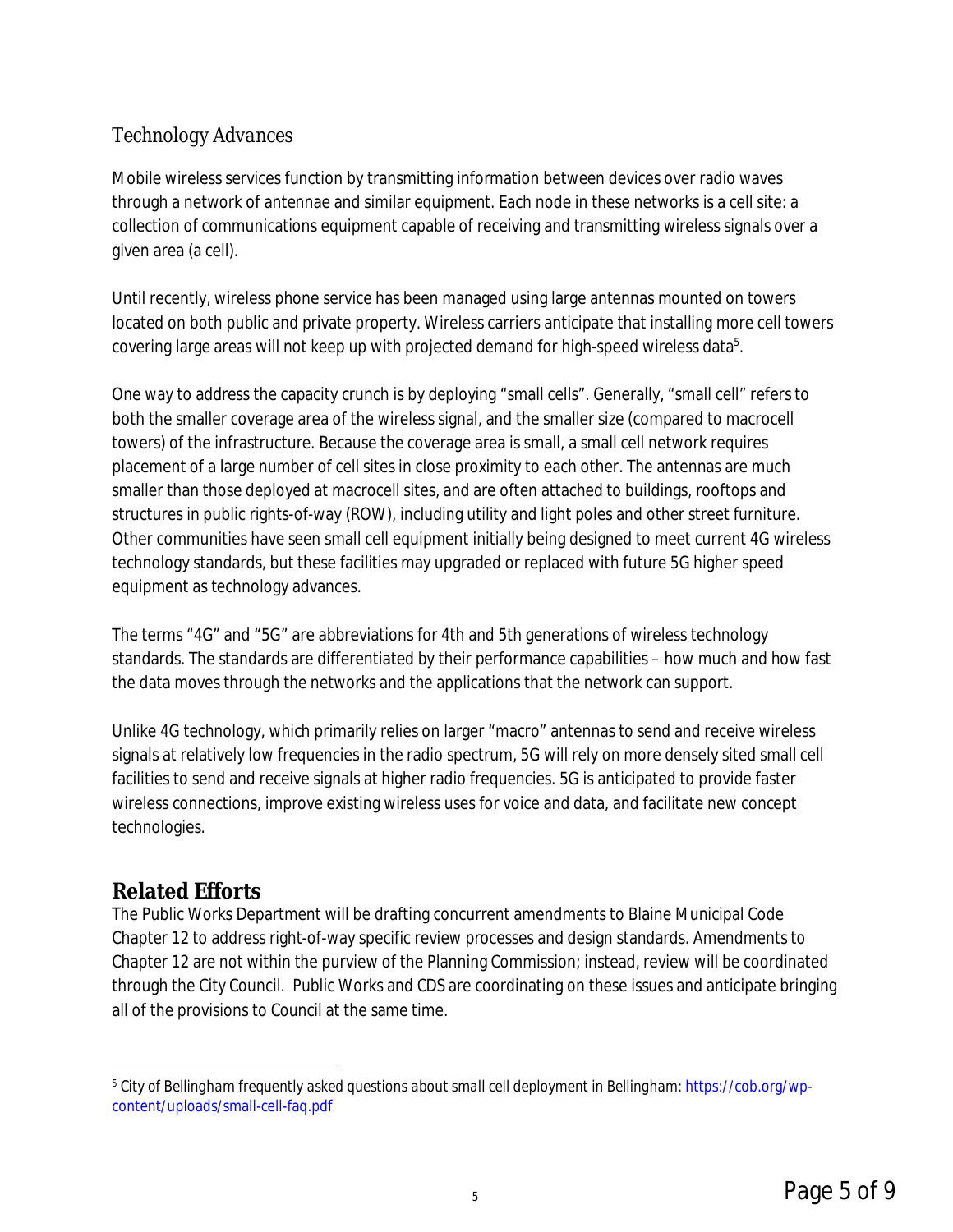#### **Next Steps**

The Department will continue to complete text edits to the wireless communication facility standards prior to release of the proposal for public review and comment. The amendments will be processed under the provisions established in BMC [17.04.050,](https://www.codepublishing.com/WA/Blaine/#!/Blaine17/Blaine1704.html) which require environmental review, at least one public hearing, and a public comment period before the Planning Commission. Figure 1 contains a schematic of the review process and estimated timeline. The City Council must approve the final adoption.

#### *Table 1: Estimated Timeline for Code Amendments*

| <b>ACTIVITY</b>                                                                                 | <b>JANUARY</b>   | <b>FEBRUARY</b>                                                      | <b>MARCH</b>       | <b>APRIL</b>      |
|-------------------------------------------------------------------------------------------------|------------------|----------------------------------------------------------------------|--------------------|-------------------|
| Planning<br><b>Commission Study</b><br>Session (S)                                              | 1/27/2022<br>(S) |                                                                      |                    |                   |
| <b>Commerce Review</b>                                                                          |                  | 02/03/2022 to 04/04/2022                                             |                    |                   |
| SEPA Issuance and<br><b>Appeal Period</b>                                                       |                  | 02/03/2022<br>to<br>02/17/2022                                       |                    |                   |
| <b>Publish Notice of</b><br>Availability and<br>Planning<br><b>Commission Public</b><br>Hearing |                  | Send to<br>newspaper<br>on<br>02/24/2022<br>publish on<br>02/28/2022 |                    |                   |
| <b>Transmit Staff</b><br>Report and<br>Attachments to the<br>Planning<br>Commission             |                  |                                                                      | 03/03/2022         |                   |
| Planning<br><b>Commission Public</b><br>Hearing (PH)                                            |                  |                                                                      | 03/10/2022<br>(PH) |                   |
| Planning<br>Commission<br>Deliberation <sup>6</sup>                                             |                  |                                                                      | 03/24/2022         |                   |
| Transmit RFCA; Draft<br>ORD; and<br>Amendments to the<br><b>City Council</b>                    |                  |                                                                      |                    | 04/08/2022        |
| <b>City Council</b><br>Deliberations and<br><b>Potential Adoption</b><br>of Amendments          |                  |                                                                      |                    | 04/11/2022<br>(S) |

<sup>6</sup> If needed.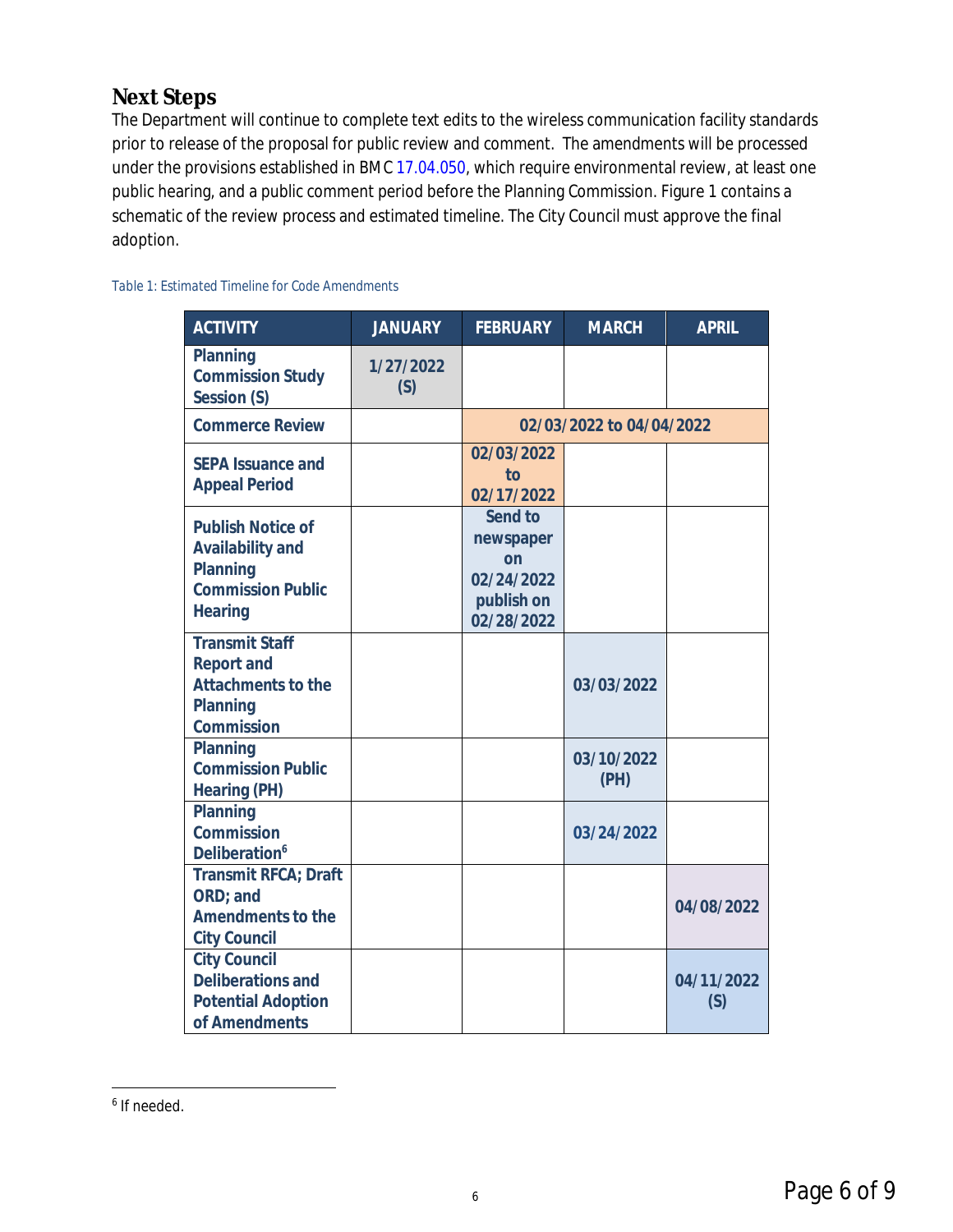| Send Notice of |  |            |
|----------------|--|------------|
| Adoption to    |  | 04/21/2022 |
| Commerce       |  |            |

**List of Attachments**

1. Summary of amendments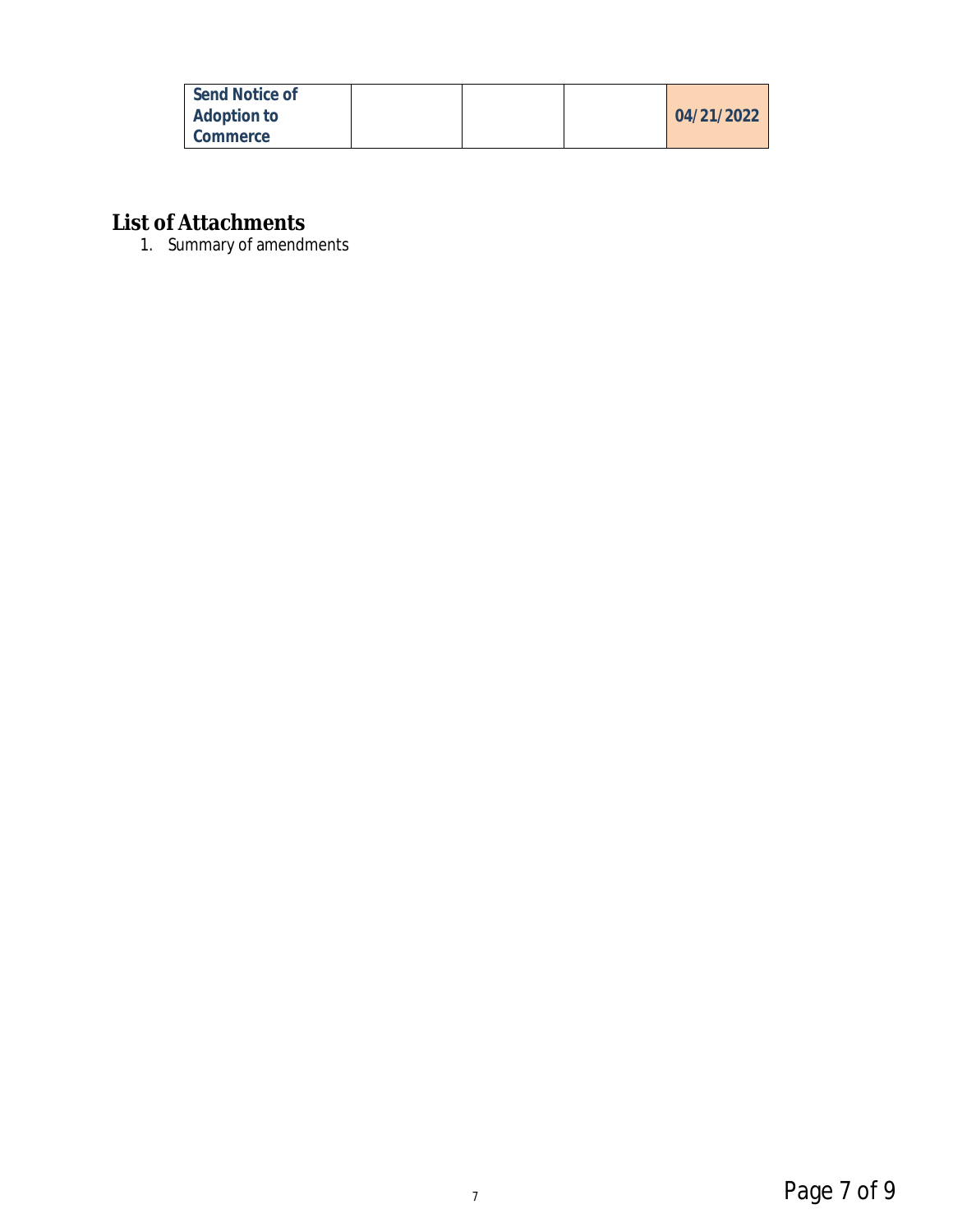#### **SUMMARY OF PROPOSED TEXT AMENDMENTS**

- **1. Create new Chapter in Title 17 for wireless communication facilities (BMC 17.107) and move existing code in BMC 17.106.030 to new chapter.**
- **2. Other changes**

| Section                                     | Description                                                                                                                                            |
|---------------------------------------------|--------------------------------------------------------------------------------------------------------------------------------------------------------|
| BMC 17.107.010 - Purpose                    | Amend the purpose statement as needed to address the additional federal<br>legislation that addresses regulation of wireless communication facilities. |
| BMC 17.107.020 -                            | Add a definitions section. Definitions are generally consistent with 47 CFR                                                                            |
| Definitions                                 | Subpart U, which addresses local government regulation of the placement,<br>construction, and modification of personal wireless service facilities     |
| BMC 17.107.030 -                            | Add a new Applicability section that outlines permit(s) required for different                                                                         |
| Applicability                               | installation types, including proposed installations within the right-of-way                                                                           |
|                                             | and outside of the right-of-way. This section also addresses non-conforming<br>structures.                                                             |
| BMC 17.107.040 -                            | Add a new Exemptions section addressing proposed development exempt                                                                                    |
| Exemptions                                  | from obtaining a permit under this section.                                                                                                            |
| BMC 17.107.050 - Review                     | Add a new section for review and approval processes. This new section must                                                                             |
| and approval process                        | respond to the "shot clocks" that have been established under FCC                                                                                      |
|                                             | declarations. These regulations need to respond to these provisions from                                                                               |
|                                             | federal $law^1$ :                                                                                                                                      |
|                                             | Review of an application to collocate a Small Wireless Facility using<br>$\bullet$<br>an existing structure: 60 days.                                  |
|                                             | Review of an application to collocate a facility other than a Small                                                                                    |
|                                             | Wireless Facility using an existing structure: 90 days.                                                                                                |
|                                             | Review of an application to deploy a Small Wireless Facility using a<br>$\bullet$<br>new structure: 90 days.                                           |
|                                             | Review of an application to deploy a facility other than a Small<br>$\bullet$                                                                          |
|                                             | Wireless Facility using a new structure: 150 days.                                                                                                     |
| BMC 17.107.060 - Submittal<br>requirements. | Add a new section outlining submittal requirements.                                                                                                    |
| BMC 17.107.070 -                            | Section devoted to macrofacilities. These are the large wireless                                                                                       |
| <b>Macrofacility Regulations</b>            | communication facilities that the City's current codes have primarily                                                                                  |
|                                             | addressed, and therefore this section contains much of the carryover                                                                                   |
|                                             | language from the existing BMC 17.106.030, with the exception that                                                                                     |
|                                             | definitions and review process information has been moved to the sections<br>noted above.                                                              |
|                                             |                                                                                                                                                        |

<sup>1</sup> [47 USC 1.6003](https://www.law.cornell.edu/cfr/text/47/1.6003)